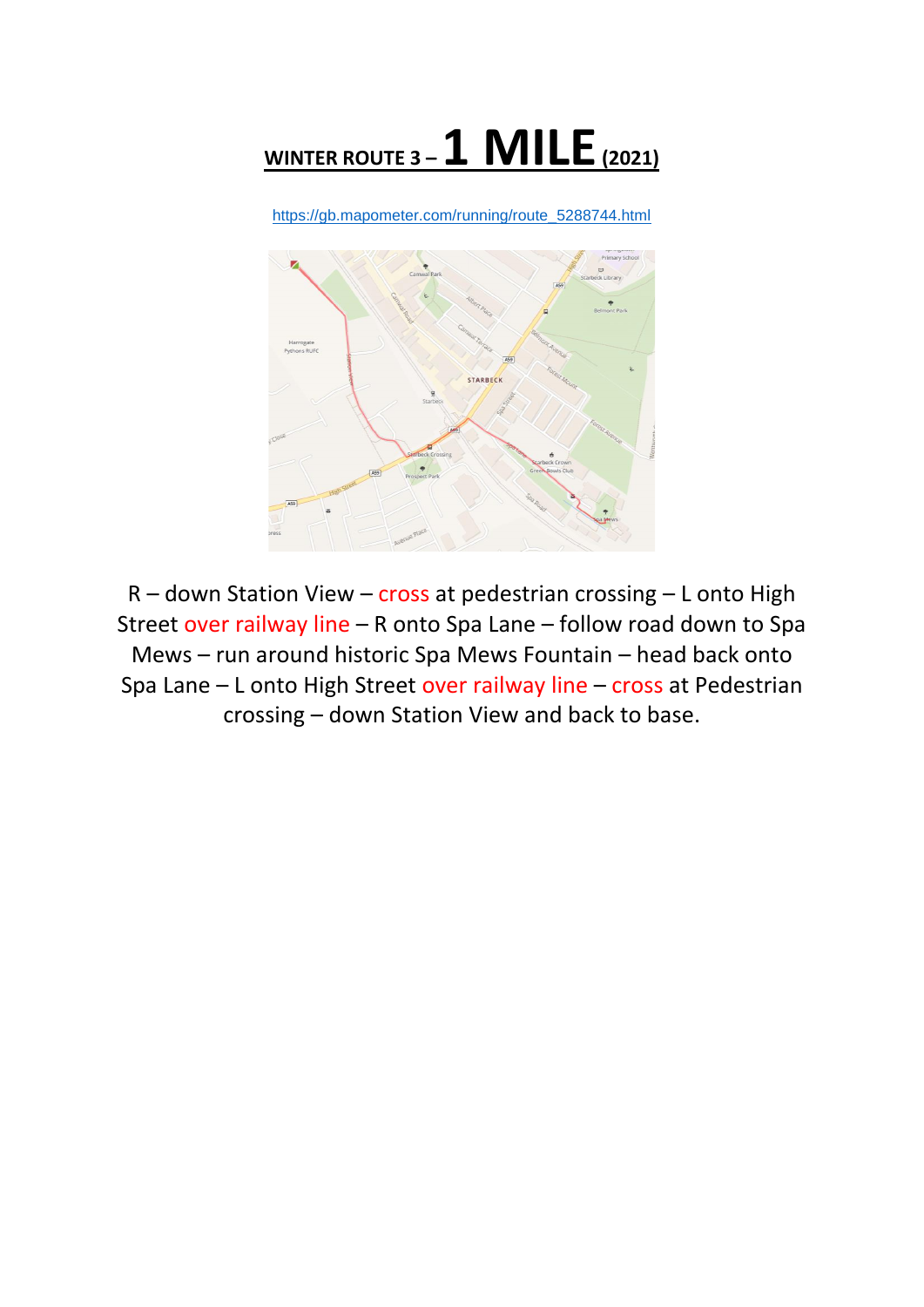

[https://gb.mapometer.com/running/route\\_5288746.html](https://gb.mapometer.com/running/route_5288746.html)



 $R$  – down Station View – cross at pedestrian crossing – R along High Street – L onto Stonefall Avenue – R onto Wedderburn Road – R onto Wedderburn Drive – L onto Cawthorne Avenue – R onto Fairfax Avenue – follow road around – L onto Stanhope Drive – R onto Knaresborough Road and down onto High Street – cross at pedestrian crossing – L into Station View and back to base.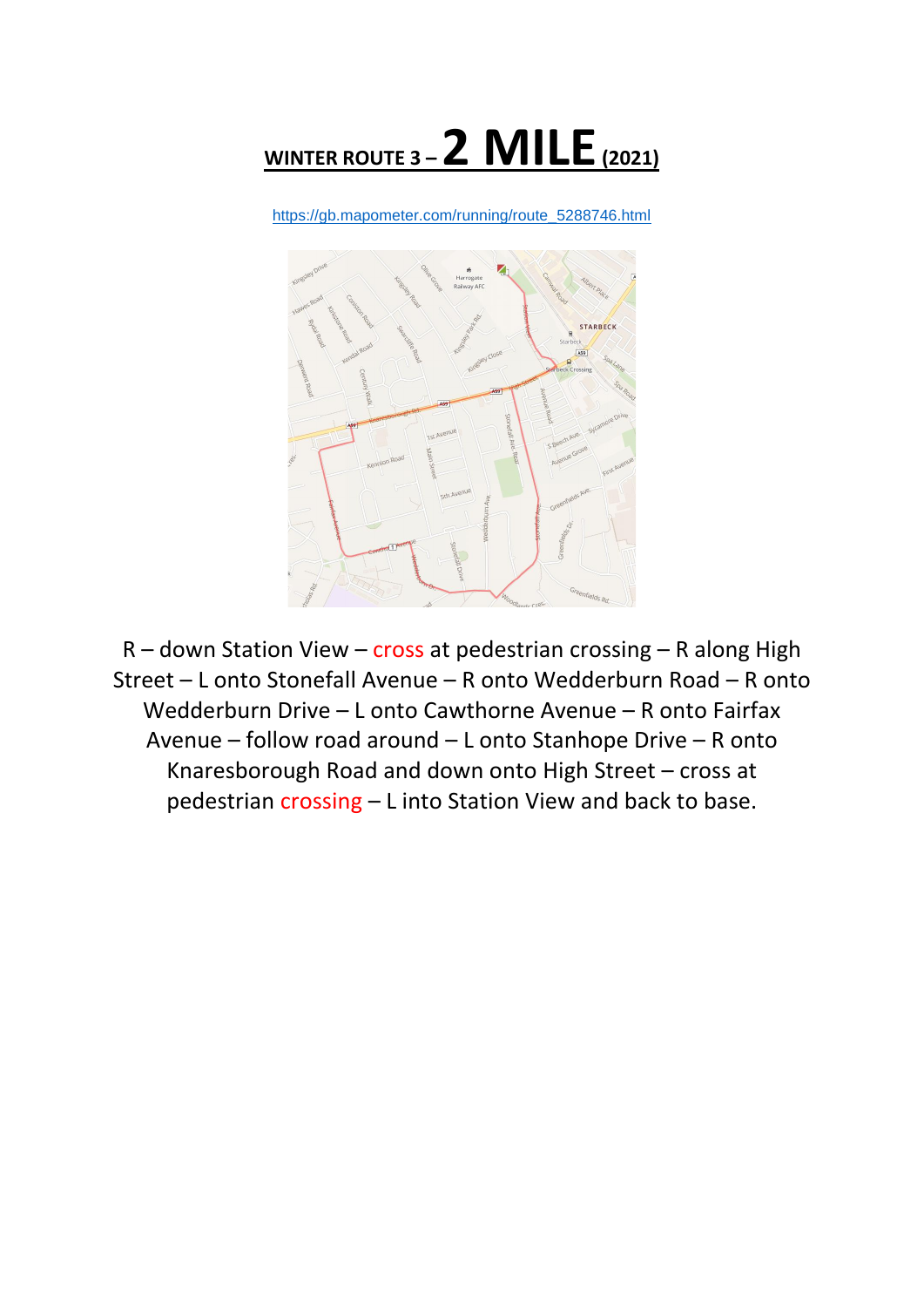

[https://gb.mapometer.com/running/route\\_5291016.html](https://gb.mapometer.com/running/route_5291016.html)



R – down Station View – L onto High Street – through subway – watch head as you go through – watch for bollards as you come out – follow High Street take care crossing side roads – cross over to right hand side of High Street – R at Forest Lane – follow road over railway line taking care over tracks – at bottom of Forest Lane keep to right hand side of pavement – R onto Hookstone Chase – follow road to junction – R onto Woodlands Drive – keep to right hand side avoiding tree roots before Church and follow road onto Stonefall Avenue – R onto High Street – cross at crossing – onto Station View and back to base.